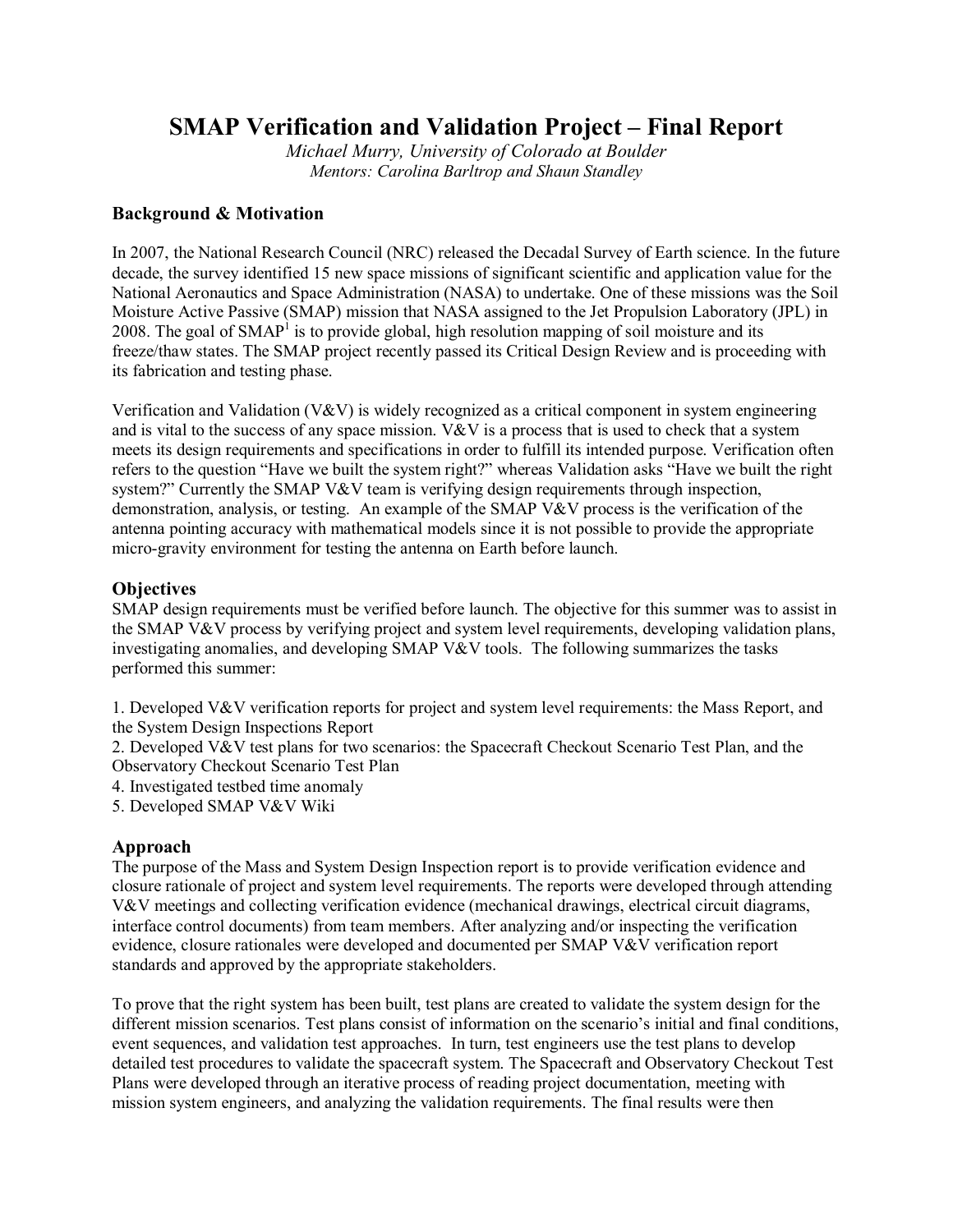compiled per SMAP V&V test plan standards, reviewed by peers, and approved by the appropriate stakeholders.

The SMAP avionics testbeds are used to verify and validate the avionics components of the spacecraft. However, it is often the case that during testing, testbed anomalies occur. The most recent case is the discovery of unsynchronized timestamps among the testbed telemetry files. In order too properly correlate the testbed telemetry and test results, the telemetry time must be either synced or well understood. A repeated process of meeting with test engineers to identify possible tests, performing tests, and analyzing the data was used to characterize the anomaly.

The SMAP V&V wiki was created to provide a V&V resource hub for SMAP team members. As the project moves into the testing and integration phase, verification and validation activities will increase, driving the need for a centralized location of V&V information. The wiki was created using JPL Confluence which includes key information on V&V concepts, processes, report templates and documents as requested by the SMAP V&V team.

#### **Results & Discussion**

By the end of the summer, the verification reports, test plans, and wiki were developed and approved by the SMAP V&V team. A considerable amount of time was spent in understanding the flight system and developing test approaches for the scenario test plans. Although the testbed telemetry anomaly was not resolved by the end of the summer, a substantial amount of time and work was put into characterizing the time discrepancy among the testbed telemetry. The following figure displays an example of the analysis performed to characterize the anomaly.



Figure 1. Anomaly Characterization Example